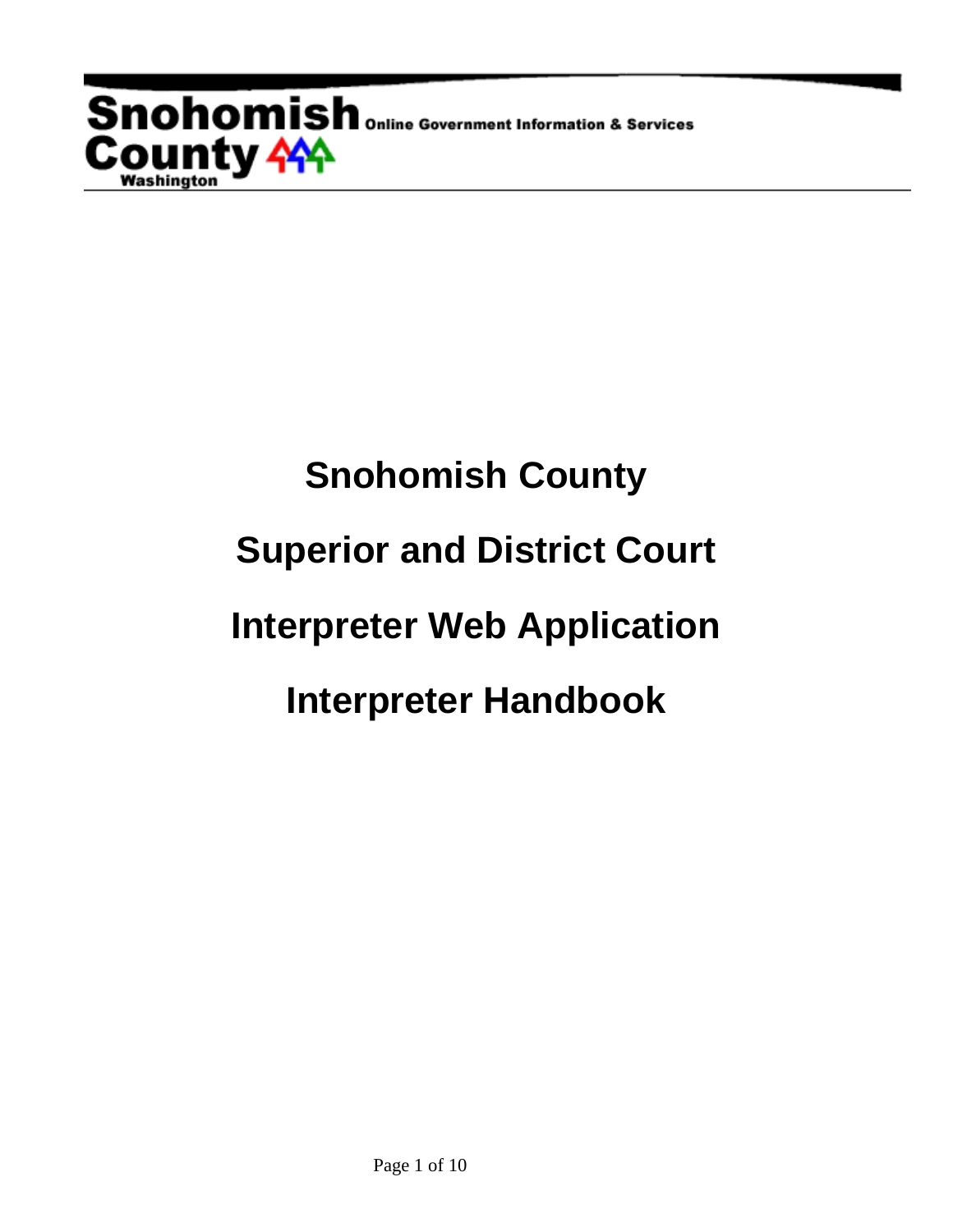### **Disclaimer: If you do not agree with these Terms and Conditions, DO NOT use this web application.**

This web application is offered to you, the user (User), conditioned on acceptance of the terms, conditions, and notices contained herein. User access and use of this application constitutes acceptance of these terms and conditions.

Snohomish County Superior and District Courts reserve the right to terminate a user's access to this application at their sole discretion; including without limitation, for excessive query of the application or for failure to otherwise abide by the policies and guidance provided in the Courts' web pages.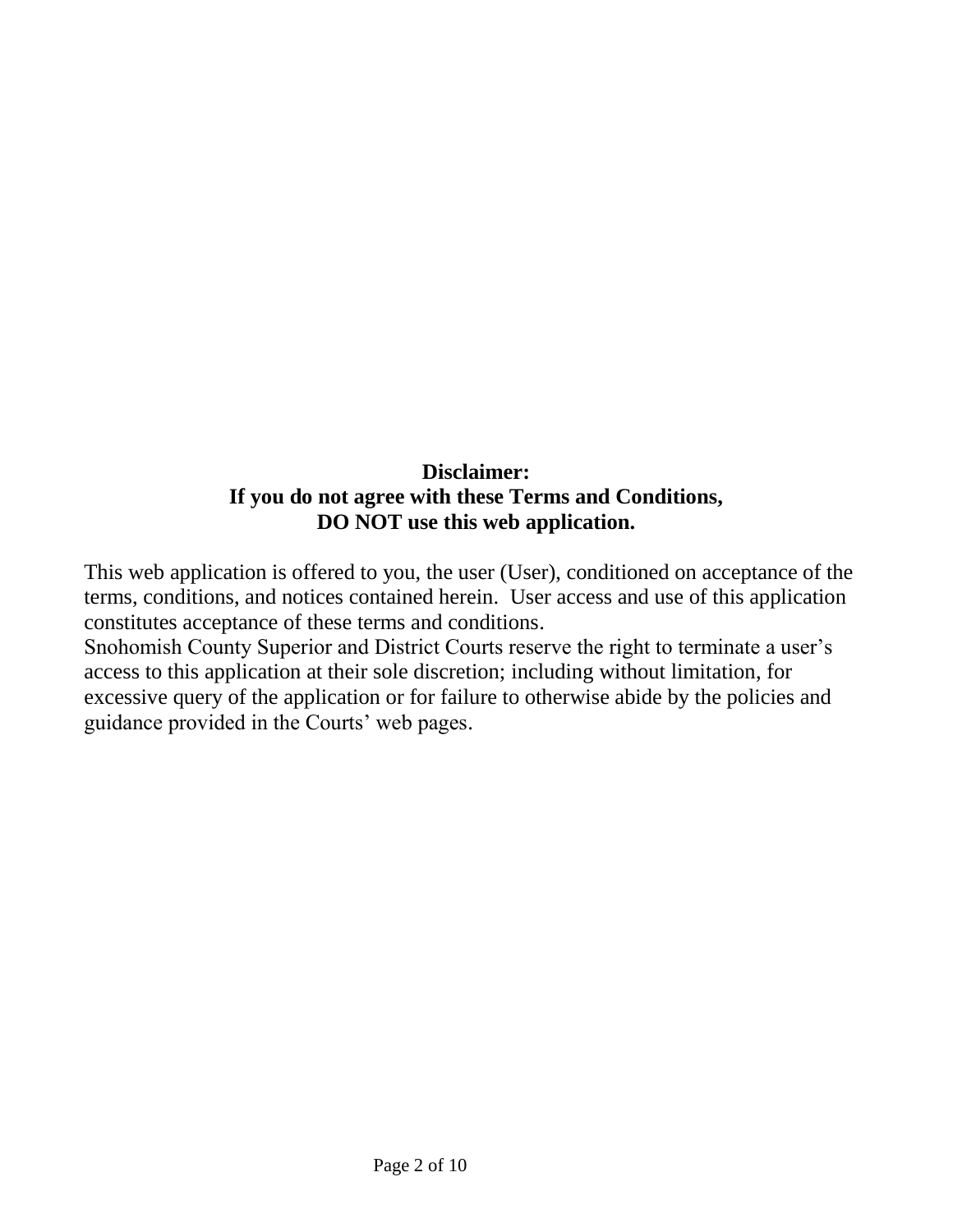## **Glossary of Terms**

| Administrator                     | An administrator can delete jobs where an assignment has been made,<br>can add both interpreters and clerks to the database as users, and<br>assigns jobs to interpreters.                                                                                                                                                                                                   |
|-----------------------------------|------------------------------------------------------------------------------------------------------------------------------------------------------------------------------------------------------------------------------------------------------------------------------------------------------------------------------------------------------------------------------|
| <b>Clerk</b>                      | An internal user of the system who can schedule jobs. A clerk can also<br>delete cases within a job if more than one case is part of that job. A<br>clerk cannot delete jobs.                                                                                                                                                                                                |
| <b>Client Name</b>                | The name of the person requiring an interpreter.                                                                                                                                                                                                                                                                                                                             |
| <b>Division</b>                   | The building a job will be held in. Division can be a probation office, jail<br>courtroom or courthouse.                                                                                                                                                                                                                                                                     |
| <b>Event Type</b>                 | The type of event for which an interpreter has accepted assignment. An<br>event could be a court hearing, an attorney/client meeting or a probation<br>meeting.                                                                                                                                                                                                              |
| Interpreter                       | An interpreter who has been assigned a User ID and password after<br>completing the application process. An interpreter may be either<br>certified in certified languages, registered in registered languages or<br>qualified in non-certified and non-registered languages. An interpreter<br>can sign up through the application for unassigned jobs in their<br>language. |
| Interpreter<br><b>Coordinator</b> | A court employee assigned to schedule and coordinate interpreter<br>services.                                                                                                                                                                                                                                                                                                |
| Job                               | One or more cases scheduled at a particular division(s) on the same<br>date and time for the same language.                                                                                                                                                                                                                                                                  |
| Job ID                            | A unique number assigned to each job submitted by a court and a<br>method to look at the detail of the job.                                                                                                                                                                                                                                                                  |
| Location                          | The courtroom, office, or room within the division where the event will<br>take place. The location for each case number shall be listed in the<br>location field. Other notes specifically for the interpreter may be placed<br>in this area.                                                                                                                               |
| <b>Notes</b>                      | Case specific notes such as client has multiple cases. Some may be<br>public, others are internal use only.                                                                                                                                                                                                                                                                  |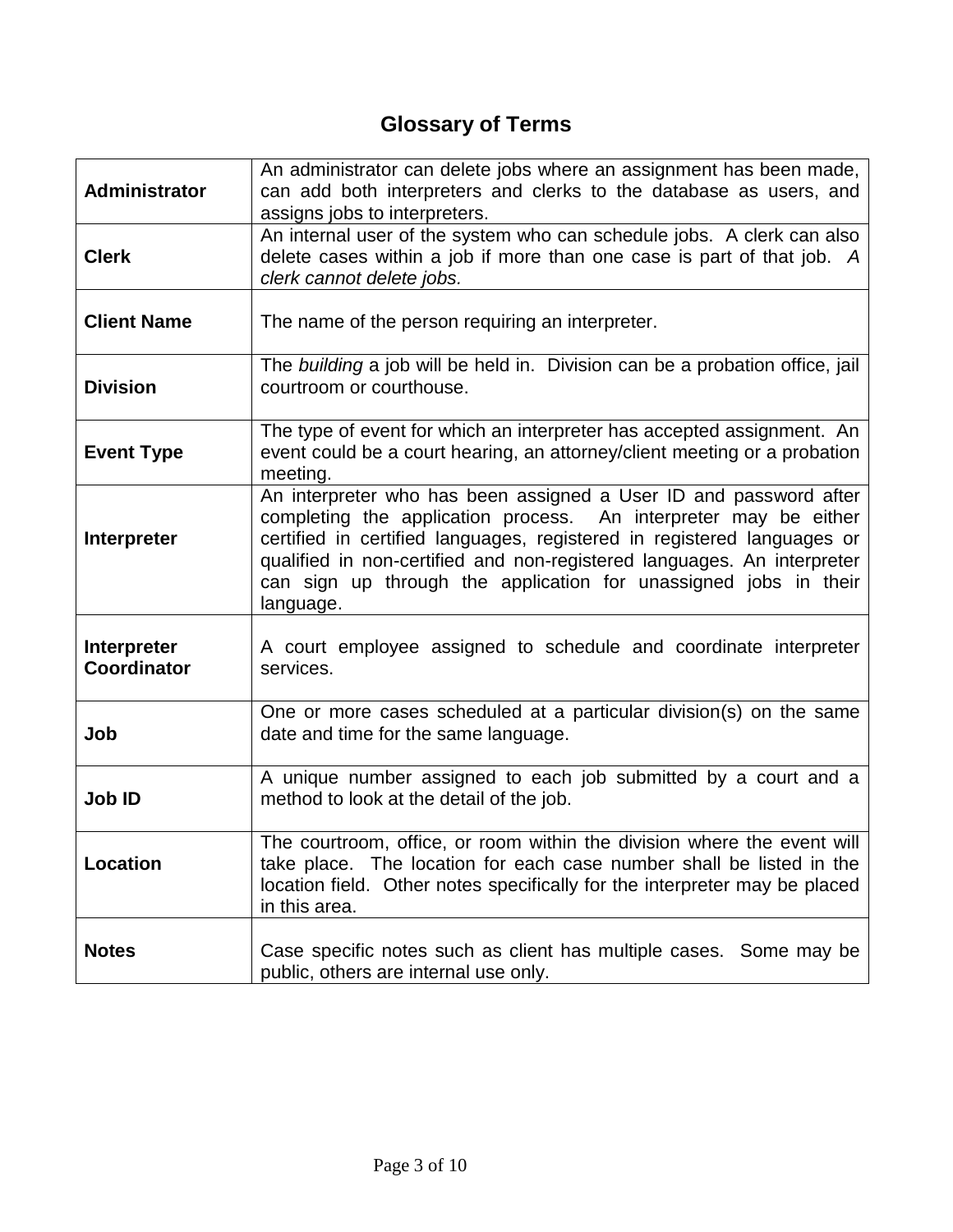## **Accessing the Interpreter Web Application (IWA)**

To begin using the application, open Internet Explorer and point your browser to:

[https://www.snoco.org/ssl/courts/interpweb/applicationlogin.aspx](https://www.snoco.org/IWA/ApplicationLogin.aspx)

Save this location as a favorite (click on Favorites and then Add to Favorites) or place a shortcut to it on your desktop (click on File then Send and Shortcut to Desktop).



| Please provide your username and password in order to<br>access the Interpreter Web system. |  |
|---------------------------------------------------------------------------------------------|--|
| Username:<br>Password:<br>Remember my credentials on this<br>computer*<br>Login             |  |
| *Stored credentials are only valid for 10<br>hours.                                         |  |

County Home | Contact Us | Privacy Statement | Site Information | Feedback

Log on with the Username and Password supplied by an application administrator. The first time you sign onto the system you will be asked to update your information and reset your User ID and password.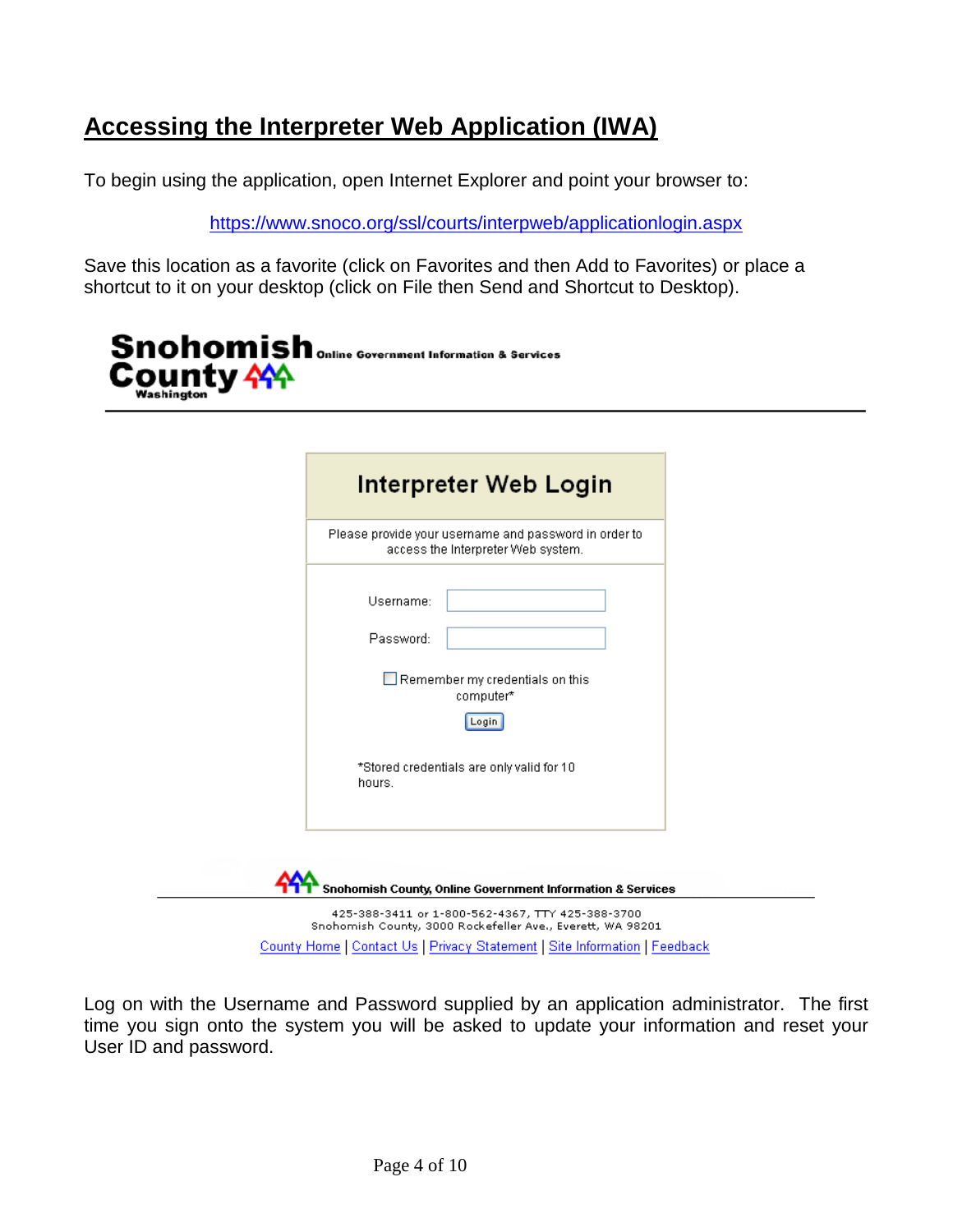Select the "Password/Profile" tab to update your profile. Fields in red are required. Type in a password and confirm it by repeating the password you just entered. Passwords must be 6 characters in length, letters and numbers in any combination. Update any additional information that may be useful to the Interpreter Coordinators, Clerks or Administrators (mailing address, phone number, physical address for point of origin purposes etc…)

Once completed select "Update Profile", a dialogue box will open advising that your update was successful. This screen is only used by Administrators of the IWA and is not available to other users of the system.

|                             | Interpreter Web |                                                                |
|-----------------------------|-----------------|----------------------------------------------------------------|
| <b>Schedule Search</b>      |                 | Logoff<br><b>Password/Profile</b><br>Logged in as INTERPRETER1 |
| User Name:                  | Password:*      | Confirm:*                                                      |
| INTERPRETER1                |                 |                                                                |
| E-Mail:*                    |                 |                                                                |
| interpreter@snoco.org       |                 |                                                                |
| First Name:                 | Last Name:*     |                                                                |
| <b>INTERPRETER</b>          | ONE             |                                                                |
|                             |                 |                                                                |
| Address:                    |                 |                                                                |
|                             |                 |                                                                |
| City:                       | ZIP:<br>State:  |                                                                |
|                             | WA              |                                                                |
|                             |                 |                                                                |
| Phone 1:*                   | Phone 2:        | Phone 3:                                                       |
| 425-388-3421                |                 |                                                                |
|                             |                 |                                                                |
|                             |                 | <b>Update Profile</b><br>indicates Requried Fields             |
| <b>Registered Languages</b> |                 |                                                                |
| Spanish                     |                 |                                                                |
| Cantonese (Chinese)         |                 |                                                                |
|                             |                 |                                                                |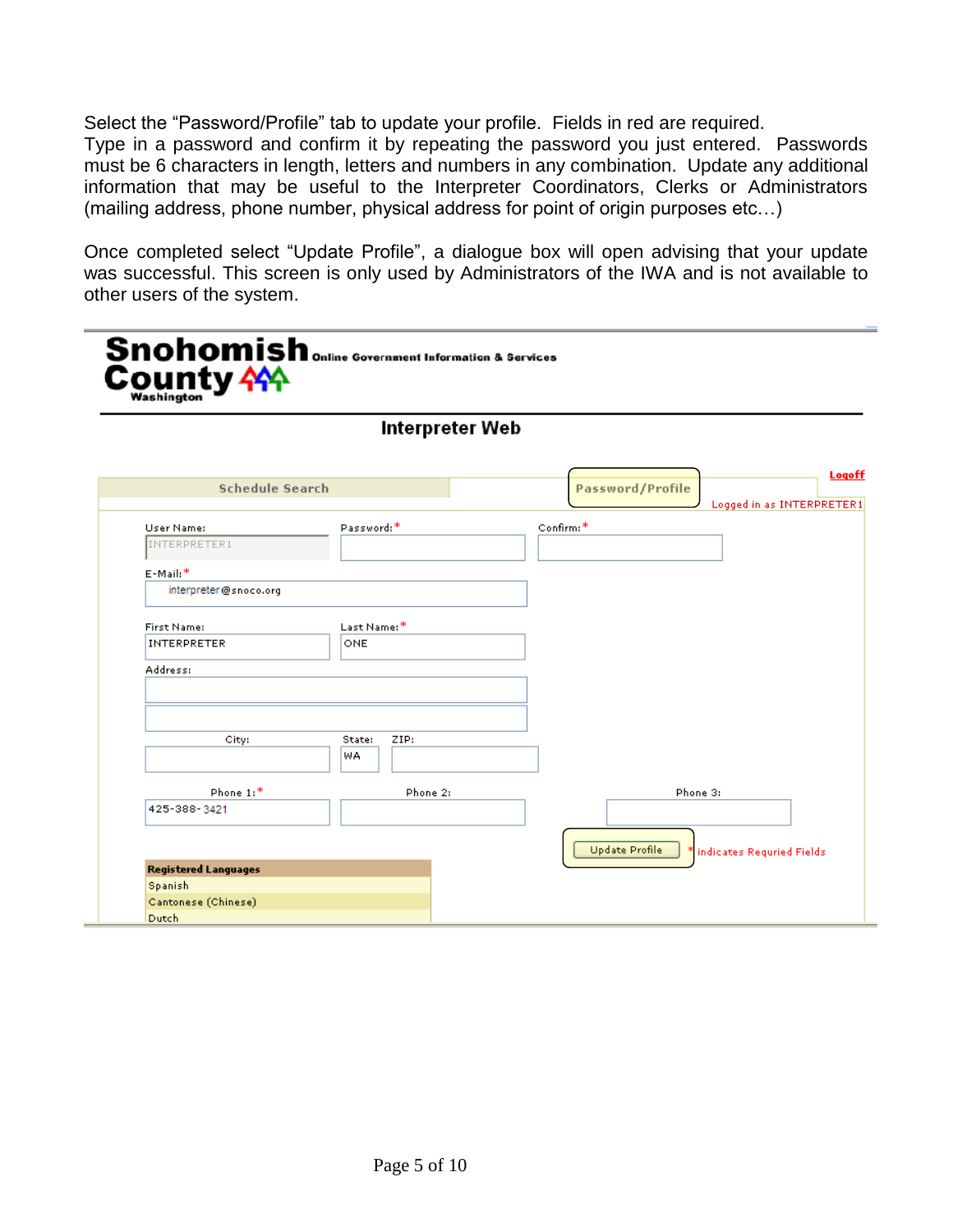#### Once updated select the "Schedule Search" tab to proceed



| Interpreter Web |  |  |  |
|-----------------|--|--|--|
|-----------------|--|--|--|

| <b>Start Date:</b> | 3/5/2009 |   | End Date: |                   |                           |
|--------------------|----------|---|-----------|-------------------|---------------------------|
| Language:          | All      | v | Division: | All               | v                         |
| Court Type:        | All      | × | Job ID:   |                   |                           |
|                    |          |   |           | Personal Calendar | Search                    |
|                    |          |   |           |                   |                           |
|                    |          |   |           |                   |                           |
|                    |          |   |           |                   |                           |
|                    |          |   |           |                   | Logged in as INTERPRETER1 |
|                    |          |   |           |                   |                           |

County Home | Contact Us | Privacy Statement | Site Information | Feedback

Change the start date to the date you wish to search, if looking for a specific date range, enter an end date. If searching for all available jobs, leave the end date blank. If you are qualified in more than one language you can leave the language as "all".

Take a minute to familiarize yourself with this screen.

When you sign into the application you will be taken to a list of jobs that are available to be picked up by you. These are jobs related to the languages linked to your person record. If you are unable to view any jobs there may not be any jobs available to you at this time. Please check back. Certified and/or registered language jobs will be displayed to certified and/or registered Interpreters. Within one (1) day of the job, if the job has not been picked up by a certified and/or registered interpreter it will be displayed to all qualified and non-certified interpreters.

#### *\*\*\*Use of technology to automate job acquisition may negatively impact the IWA application. Use of this technology may also cause your account to be suspended or disabled (removed).*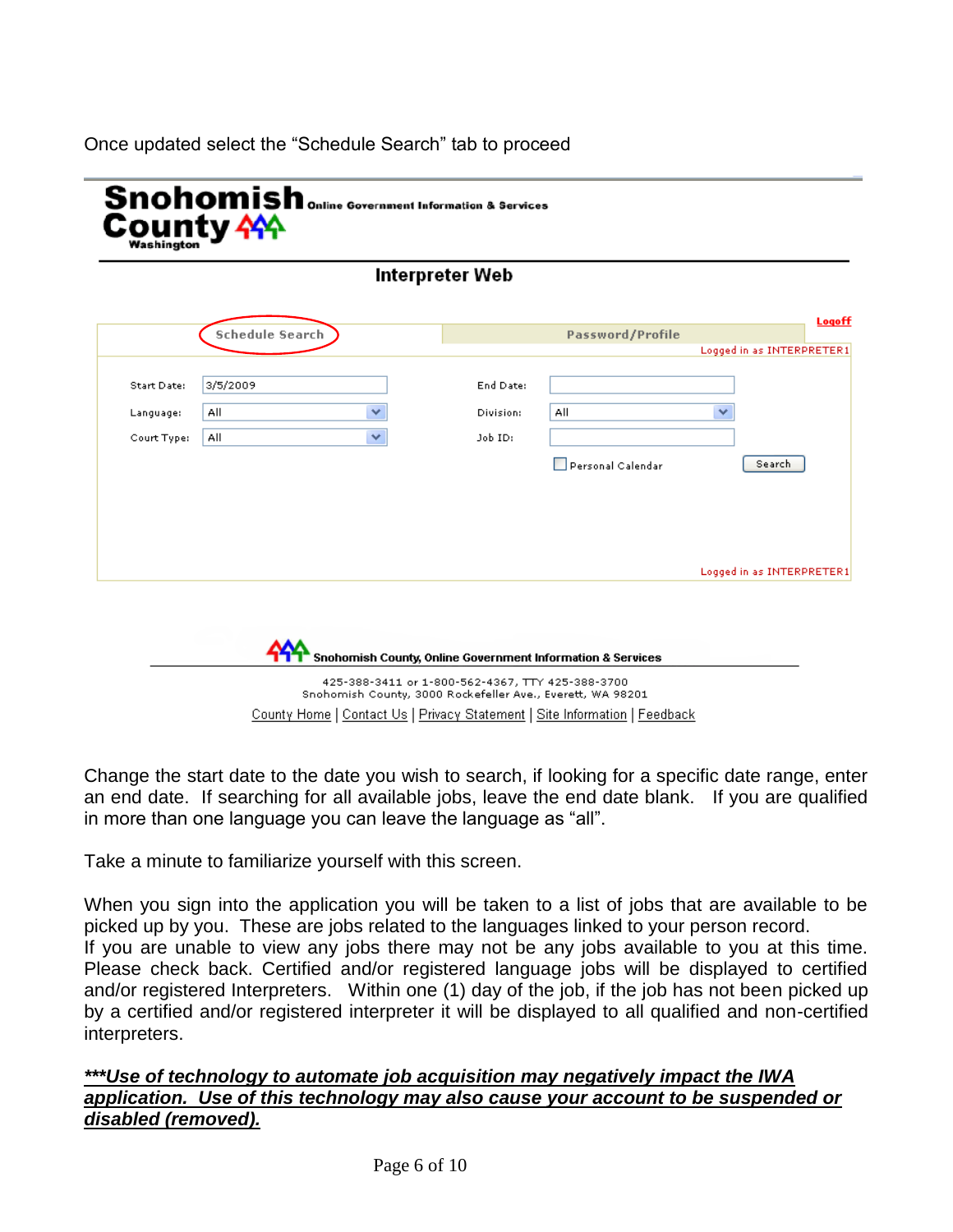Choose the "Job ID" you are interested in selecting by moving your curser to the job number and clicking on it. This will open the job where specific information is contained.

|                      |                       |          |            | Interpreter Web                                 |     |                         |          |
|----------------------|-----------------------|----------|------------|-------------------------------------------------|-----|-------------------------|----------|
|                      | <b>Schedule Searc</b> |          |            |                                                 |     | <b>Password/Profile</b> |          |
|                      |                       |          |            |                                                 |     |                         |          |
| <b>Start Date:</b>   | 3/5/2009              |          |            | End Date:                                       |     |                         |          |
| Language:            | All                   |          | v          | Division:                                       | All |                         | v        |
|                      |                       |          | v          |                                                 |     |                         |          |
| Court Type:          | All                   |          |            | Job ID:                                         |     |                         |          |
| <b>Job Date</b>      | Time                  | Job ID   | Duration   | <b>Division</b>                                 |     | Interpreter             | Language |
| 3/15/2009            | 8:30 AM               | 53       | 2.0 hrs.   | <b>SDC Evergreen</b>                            |     | <b>Unassigned</b>       | Spanish  |
| 4/1/2009             | 8:30 AM               | 66       | 2.0 hrs.   | <b>SDC Campus Courthouse</b>                    |     | Assigned                | Spanish  |
| 4/1/2009             | 8:30 AM               | 67       | 2.0 hrs.   | <b>SSC County Jail</b>                          |     | Unassigned              | Spanish  |
|                      | 8:30 AM               | 17       | 2.0 hrs.   | <b>SDC County Jail</b>                          |     | Assigned                | Spanish  |
| 4/7/2009             |                       | 15       | $2.0$ hrs. | <b>SDC Campus Courthouse</b>                    |     | Assigned                | Spanish  |
| 4/7/2009             | 11:00 AM              |          |            | <b>SDC County Jail</b>                          |     | Assigned                | Spanish  |
| 4/8/2009             | 2:00 PM               | 18       | 3.0 hrs.   |                                                 |     |                         |          |
| 5/1/2009             | 8:30 AM               | 51       | 2.0 hrs.   | <b>SDC Cascade</b>                              |     | Assigned                | Spanish  |
| 5/1/2009             | 10:45 AM              | 50       | 2.0 hrs.   | SDC Campus Courthouse                           |     | Assigned                | Spanish  |
| 5/2/2009             | 8:30 AM               | 52       | 2.0 hrs.   | <b>SDC Campus Courthouse</b>                    |     | Unassigned              | Spanish  |
| 5/3/2009             | 8:30 AM               | 58       | 2.0 hrs.   | <b>SDC Campus Courthouse</b>                    |     | Assigned                | Spanish  |
| 5/3/2009             | 8:30 AM               | 57       | 2.0 hrs.   | SDC Campus Courthouse                           |     | Assigned                | Spanish  |
| 5/3/2009             | 8:30 AM               | 63       | 2.0 hrs.   | SDC Campus Courthouse                           |     | Assigned                | Spanish  |
| 5/3/2009             | 8:30 AM               | 64       | 2.0 hrs.   | SDC Campus Courthouse                           |     | <b>Unassigned</b>       | Spanish  |
| 5/3/2009<br>5/3/2009 | 8:30 AM               | 61<br>59 | 2.0 hrs.   | SDC Campus Courthouse<br><b>SDC County Jail</b> |     | Assigned                | Spanish  |

*Jobs may have one or several cases attached. Cases that are attached to jobs may be at one or several different locations or "divisions". By accepting a particular job the interpreter agrees to provide interpreter services for all cases or "events" attached to that specific job.* 

*Court staff will add cases or "events" to jobs until the job time duration has been met (2hr, 4hr, etc.) Each time a case or "event" is added to a job or a change is made to a case or "event" an email will be sent to the interpreter advising of the new or updated case details. It is the responsibility of the interpreter that accepts a particular job to check his/her email for these updates. "* 

*This application will not allow interpreters to accept more than 1 job within a 2 hour 30 minutes period (2 hour minimum + 30 minutes travel time). If an interpreter would like to accept 2 jobs back to back with no travel required between jobs the interpreter shall contact the appropriate Interpreter Coordinator. (See contact information on page 10)*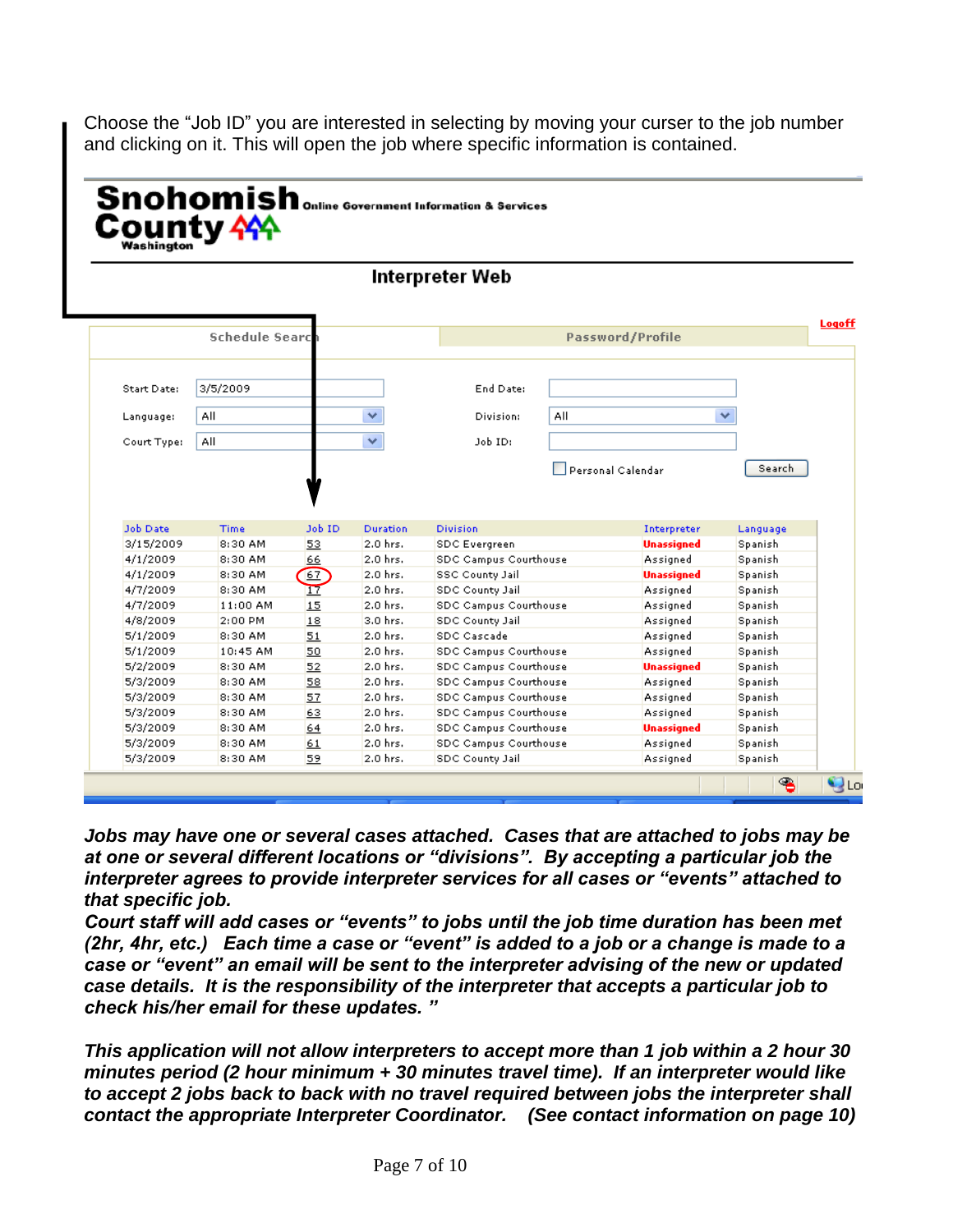If you wish to see the details of the case associated with this job, select "Click for Details." If you wish to sign up for the job, you must solve the CAPTCHA (see below):

|                      | Enter the value displayed on the left. For security purposes, if |
|----------------------|------------------------------------------------------------------|
|                      | you enter an incorrect value, you will be logged out.            |
|                      |                                                                  |
| Sign up for this job |                                                                  |

Once the CAPTCHA is solved, complete the process by selecting the "Sign up for this job" button. Once accepted, a dialogue box will open and advise you the job assignment was successful.

You will receive an e-mail advising you that you have been assigned to the job.

| From:<br>SNOCO-CourtsInterpreterCoordinator                                                    |
|------------------------------------------------------------------------------------------------|
| To:<br>Interpreter                                                                             |
| Cc:<br>Subject: FW: Interpreter Web - You have been assigned to Job #53                        |
|                                                                                                |
|                                                                                                |
|                                                                                                |
| From: SNOCO-CourtsInterpreterCoordinator                                                       |
| Sent: Thursday, March 05, 2009 10:05 AM                                                        |
| To: Interpreter<br>Subject: Interpreter Web - You have been assigned to Job #53                |
|                                                                                                |
| Snohomish County Superior/Juvenile Court and District Court Interpreter Scheduling Application |
| Interpreter Web                                                                                |
| You have been assigned to job #53. Please check the Interpreter Web site and review this job.  |
| Click here to view job.                                                                        |
|                                                                                                |
|                                                                                                |
|                                                                                                |
|                                                                                                |
|                                                                                                |
|                                                                                                |
|                                                                                                |

Click on the link to view the job specifics.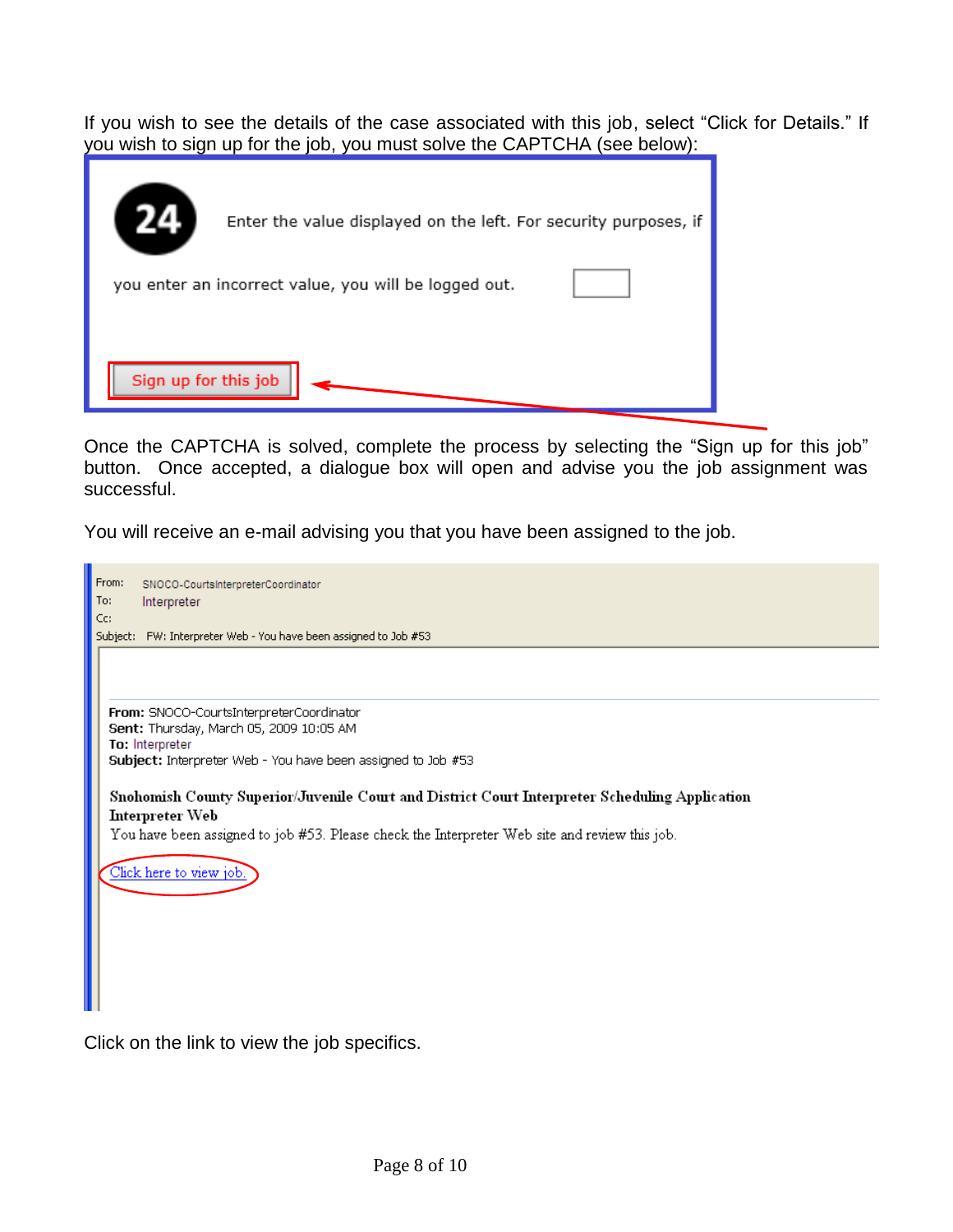Use the back and forward arrows for navigation, or select one of the tabs on the top of the screen. If you select the "schedule search" tab you will be returned to the job list.

A feature of the web is the personal calendar. When you are signed in and have picked up job(s) you can select from the schedule search tab "Personal Calendar" option by clicking on the box. A check mark will appear and once search is selected a list of assigned jobs appears.

| Washington      | <b>County 444</b>      |        |          | <b>Snohomish</b> online Government Information & Services |                   |                         |          |        |
|-----------------|------------------------|--------|----------|-----------------------------------------------------------|-------------------|-------------------------|----------|--------|
|                 |                        |        |          | Interpreter Web                                           |                   |                         |          |        |
|                 | <b>Schedule Search</b> |        |          |                                                           |                   | <b>Password/Profile</b> |          | Logoff |
|                 |                        |        |          |                                                           |                   |                         |          |        |
| Start Date:     | 3/5/2009               |        |          | End Date:                                                 |                   |                         |          |        |
| Language:       | All                    |        | v        | Division:                                                 | All               |                         | v        |        |
| Court Type:     | All                    |        | v        | Job ID:                                                   |                   |                         |          |        |
| Interpreter:    |                        |        |          |                                                           | Personal Calendar |                         | Search   |        |
|                 |                        |        |          |                                                           |                   |                         |          |        |
| <b>Job Date</b> | Time                   | Job ID | Duration | <b>Division</b>                                           |                   | Interpreter             | Language |        |
| 3/15/2009       | 8:30 AM                | 53     | 2.0 hrs. | <b>SDC Evergreen</b>                                      |                   | Assigned                | Spanish  |        |
| 4/7/2009        | 8:30 AM                | 17     | 2.0 hrs. | <b>SDC County Jail</b>                                    |                   | Assigned                | Spanish  |        |
| 4/8/2009        | 2:00 PM                | 18     | 3.0 hrs. | <b>SDC County Jail</b>                                    |                   | Assigned                | Spanish  |        |
| 5/3/2009        | 8:30 AM                | 57     | 2.0 hrs. | SDC Campus Courthouse                                     |                   | Assigned                | Spanish  |        |
| 5/3/2009        | 8:30 AM                | 58     | 2.0 hrs. | <b>SDC Campus Courthouse</b>                              |                   | Assigned                | Spanish  |        |
| 5/3/2009        | 8:30 AM                | 59     | 2.0 hrs. | <b>SDC County Jail</b>                                    |                   | Assigned                | Spanish  |        |
| 5/3/2009        | 8:30 AM                | 60     | 2.0 hrs. | <b>SDC County Jail</b>                                    |                   | Assigned                | Spanish  |        |
| 5/4/2009        | 8:30 AM                | 65     | 2.0 hrs. | SDC Campus Courthouse                                     |                   | Assigned                | Spanish  |        |
| 5/9/2009        | 8:30 AM                | 81     | 2.0 hrs. | <b>SDC Campus Courthouse</b>                              |                   | Assigned                | Spanish  |        |

If you are signed up for one job at 9:00 a.m. at a specific court location, the application will not allow you to pick up another job at the same time at a duplicate location. You will receive an error message asking you to contact the interpreter coordinator.